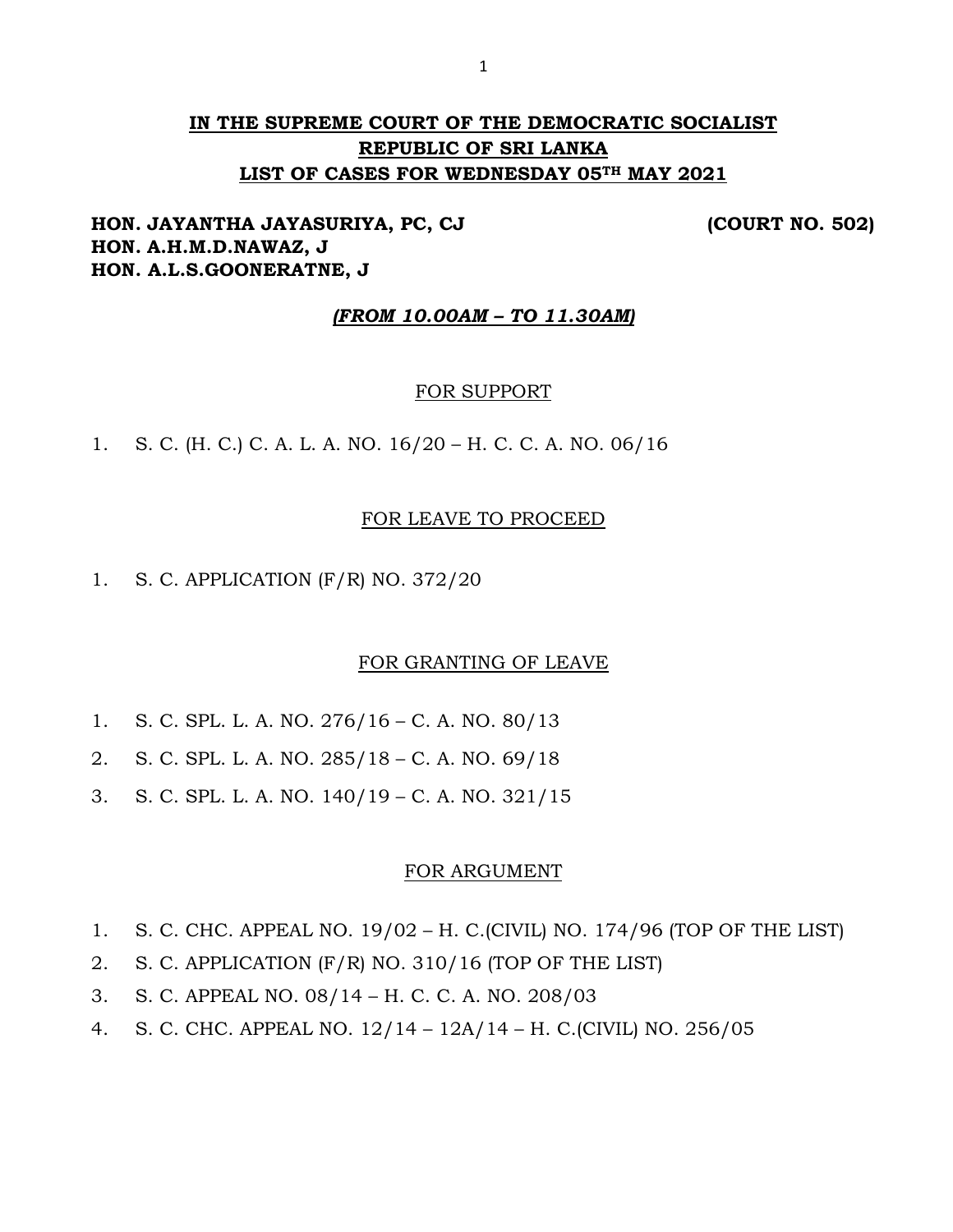#### *(FROM 11.30AM – TO 12.45PM)*

#### FOR LEAVE TO PROCEED

1. S. C. APPLICATION (F/R) NO. 115/21

#### FOR GRANTING OF LEAVE

- 1. S. C. (H. C.) C. A. L. A. NO. 353/19 H. C. C. A. NO. 54/17
- 2. S. C. SPL. L. A. NO. 393/19 C.A. NO. 373/99
- 3. S. C. SPL. L. A. NO. 222/20 C.A. NO. 132/19
- 4. S. C. (H. C.) C. A. L. A. NO. 90/21 H. C. C. A. NO. 65/19
- 5. S. C. (H. C.) C. A. L. A. NO. 91/21 H. C. C. A. NO. 66/19

#### FOR ARGUMENT

- 1. S. C. CHC. APPEAL NO. 06/13 H. C.(CIVIL) NO. 224/06
- 2. S. C. APPLICATION (F/R) NO. 367/13
- 3. S. C. CHC. APPEAL NO. 58/14 H. C. (CIVIL) NO. 284/2005
- 4. S. C. APPEAL NO. 21/16 H. C. C. A. NO. 18/08

#### *(FROM 01.30PM – TO 03.00PM)*

#### FOR ARGUMENT

- 1. S. C. APPLICATION (F/R) NO. 49/17 WITH 51/17
- 2. S. C. APPLICATION (F/R) NO. 01/20
- 3. S. C. APPEAL NO. 07/20 H. C. C. A. NO.17/16
- 4. S. C. APPEAL NO. 23/2020 C. A. NO. 81/08

#### CLERK OF APPEAL

 $AK/-$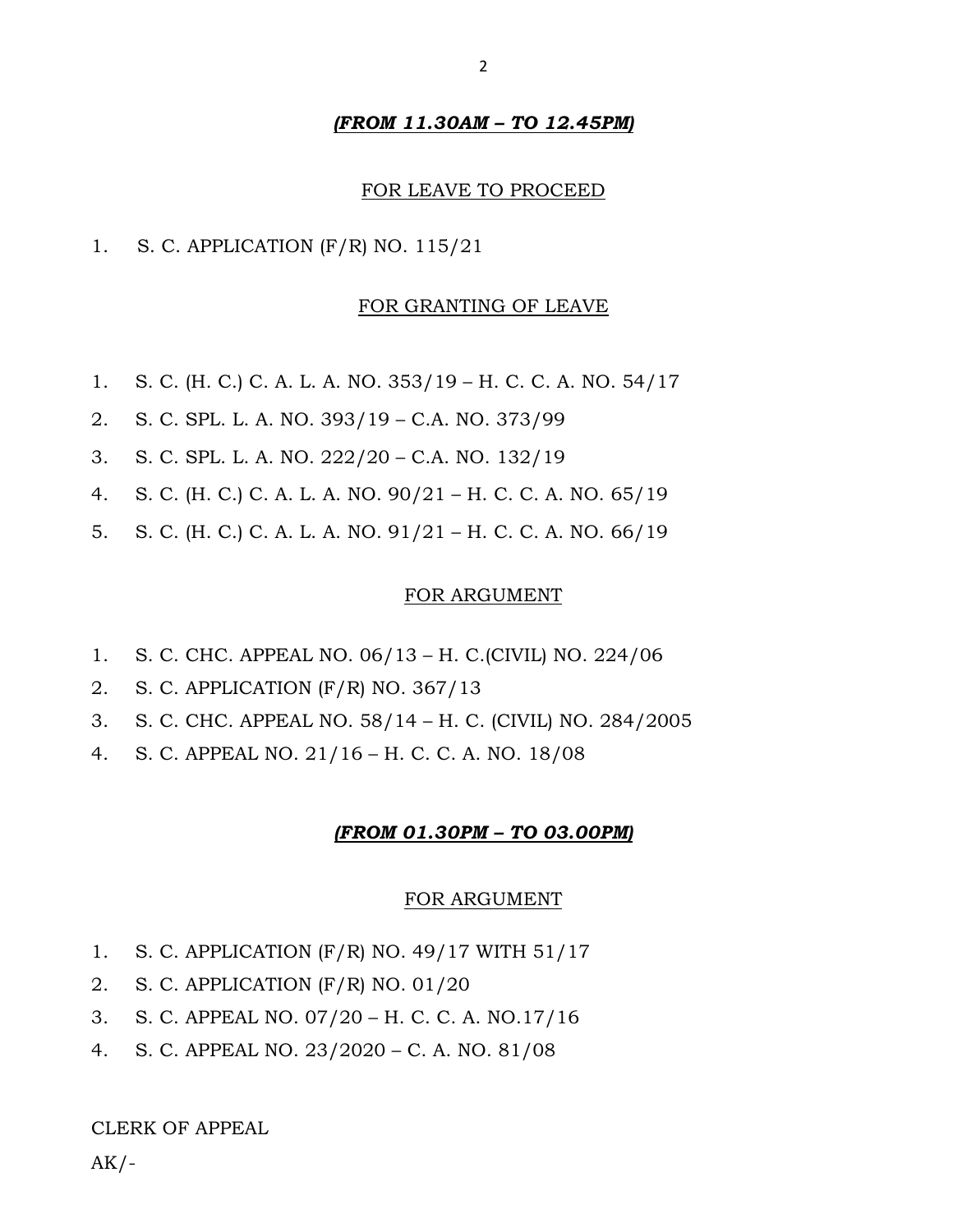# **IN THE SUPREME COURT OF THE DEMOCRATIC SOCIALIST REPUBLIC OF SRI LANKA LIST OF CASES FOR WEDNESDAY 05TH MAY 2021**

## **HON. B.P. ALUWIHARE, PC, J (COURT NO. 403) HON. JANAK DE SILVA, J HON. ACHALA WENGAPPULI, J**

#### *(FROM 10.00AM – TO 11.30AM)*

#### FOR SUPPORT

- 1. S. C. SPL. L. A. NO. 270/19 C. A. NO. 372/99
- 2. S. C. (H. C.) C. A. L. A. NO. 67/21 H. C. C. A. NO. 159/16

#### FOR LEAVE TO PROCEED

1. S. C. APPLICATION (F/R) NO. 358/13

#### FOR GRANTING OF LEAVE

- 1. S. C. (H. C.) C. A. L. A. NO. 638/16 H. C. C. A. NO. 376/02
- 2. S. C. SPL. L. A. NO. 291/17 C. A. NO. 1340/99
- 3. S. C. SPL. L. A. NO. 453/18 C. A. NO. 1423/99
- 4. S. C. (H. C.) C. A. L. A. NO. 127/19 H. C. C. A. NO. 39A/14
- 5. S. C. (H. C.) C. A. L. A. NO. 209/19 H. C. C. A. NO. 29/16
- 6. S. C. SPL. L. A. NO. 218/19 C. A. NO. 486/11

#### FOR ARGUMENT

- 1. S. C. APPEAL NO. 33/19 WITH 34/19 H. C. C. A. NO. 155/17, 156/17 (TOP OF THE LIST)
- 2. S. C. APPEAL NO. 165/12 C. A. NO. 1909/03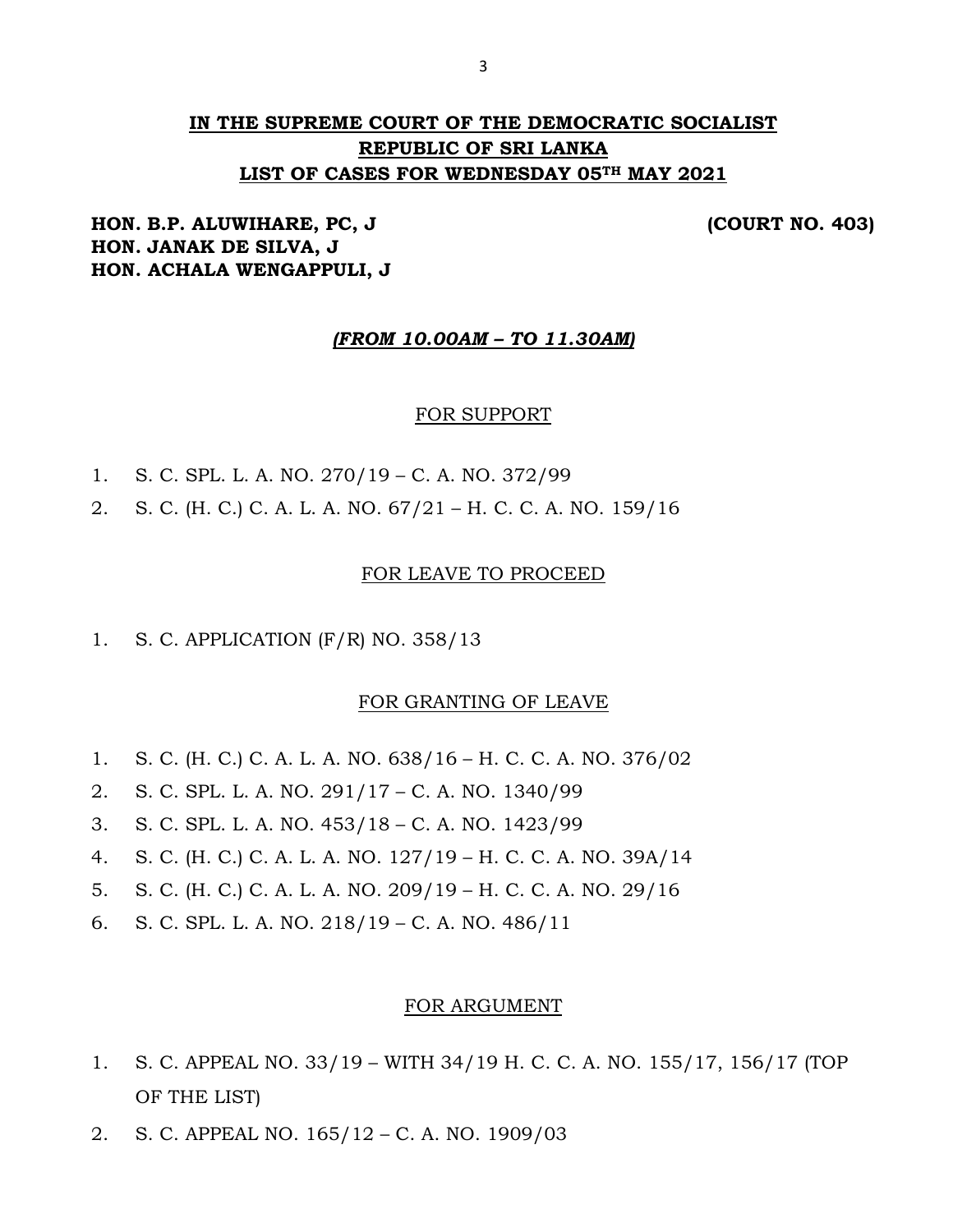#### *(FROM 11.30AM – TO 12.45PM)*

#### FOR LEAVE TO PROCEED

1. S. C. APPLICATION (F/R) NO. 93/2021

#### FOR GRANTING OF LEAVE

- 1. S. C. SPL. L. A. NO. 64/2020 C. A. NO. 243/99
- 2. S. C. (H. C.) C. A. L. A. NO. 213/20 H. C. C. A. NO. 12/19
- 3. S.C. (HC) L.A. NO. 18/2021 H.C. NO. 28/18
- 4. S.C. (HC) L.A. NO. 19/2021 H.C. NO. 29/18
- 5. S.C. (HC) L.A. NO. 20/2021 H.C. NO. 30/18
- 6. S. C. (H. C.) C. A. L. A. NO. 106/21 H. C. C. A. NO. 50/16

#### FOR ARGUMENT

- 1. S. C. APPEAL NO. 35/12 H. C. NO.1926/09
- 2. S. C. APPLICATION (F/R) NO. 20/15

#### *(FROM 01.30PM – TO 03.00PM)*

#### FOR ARGUMENT

- 1. S. C. APPEAL NO. 68/16 H. C. C. A. NO. 201/09
- 2. S. C. APPLICATION (F/R) NO. 84/18
- 3. S. C. APPEAL NO. 04/20 H. C. NO. 28/15

CLERK OF APPEAL

 $AK/-$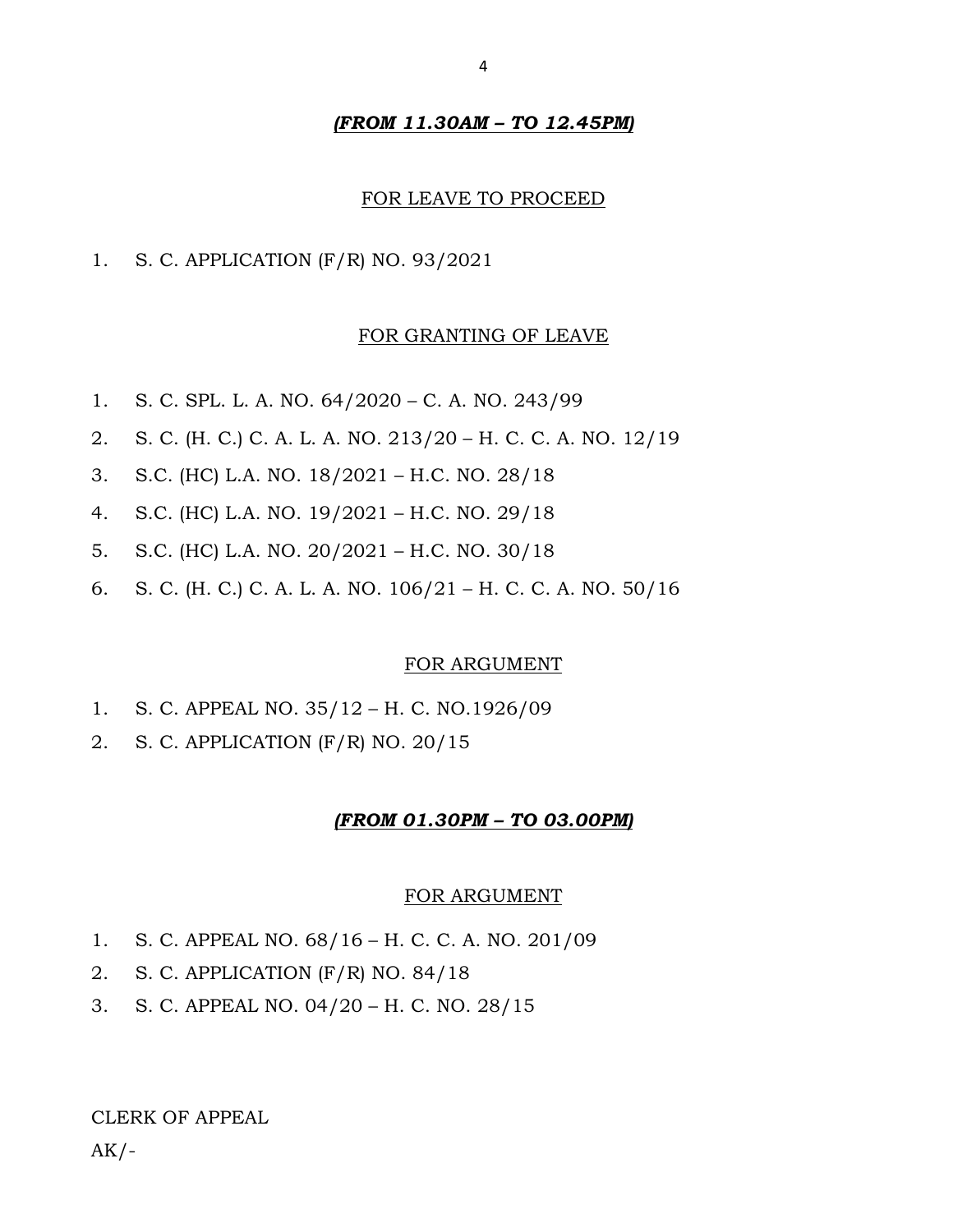# **IN THE SUPREME COURT OF THE DEMOCRATIC SOCIALIST REPUBLIC OF SRI LANKA LIST OF CASES FOR WEDNESDAY 05TH MAY 2021**

## **HON. PRIYANTHA JAYAWARDENA, PC, J (COURT NO. 404) HON. MURDU N.B. FERNANDO, PC, J HON. S. THURAIRAJA, PC, J**

## *(FROM 10.00AM – TO 11.30AM)*

## FOR SUPPORT

1. S. C. APPEAL NO. 189/14 – H. C. C. A. NO. 93/05

#### FOR LEAVE TO PROCEED

- 1. S. C. APPLICATION (F/R) NO. 239/19
- 2. S. C. APPLICATION (F/R) NO. 166/20

#### FOR GRANTING OF LEAVE

- 1. S. C. SPL. L. A. NO. 42/17 H. C. NO. 159/14
- 2. S.C. (HC) L.A. NO. 48/19 H.C.A.L.T. NO. 68/17
- 3. S. C. SPL. L. A. NO. 98/19 C. A. NO. 494/11

#### FOR ARGUMENT

- 1. S. C. APPEAL NO. 23/08 H. C.(CIVIL) NO. 167/05 (TOP OF THE LIST)
- 2. S. C. APPEAL NO. 07/14 H. C. C. A. NO. 269/10